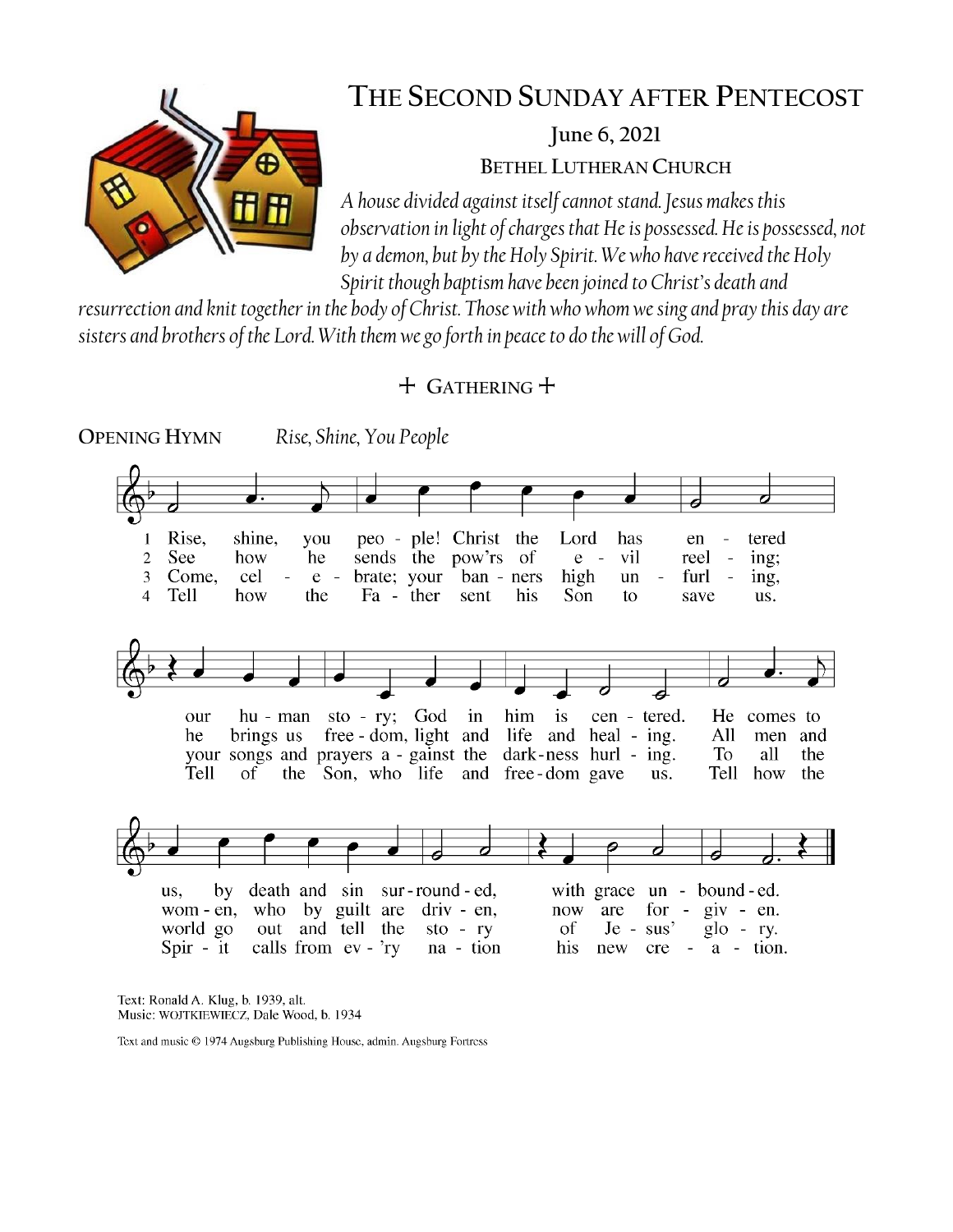**CONFESSION AND FORGIVENESS**

*All may make the sign of the cross, the sign marked at baptism.*

- P. We are gathered in the name of the Father, and of the  $+$  Son, and of the Holy Spirit.
- **C. Amen.**
- P. Trusting God's promise of forgiveness, let us confess our sin against God and one another.

*Silence is kept for reflection and self-examination.*

- P. Loving God,
- **C. we confess that we have not loved You with our whole hearts; we have not loved our neighbors as ourselves. We have failed to worship You with our whole being and to share the abundance of grace You give us. We have acted out of selfish ambition rather than the interests of others; we have nursed grudges rather than seeking reconciliation and peace. Forgive us and renew in us the mind of Christ Jesus, that we may live according to Your will. Amen.**
- P. Since we are justified by faith . . . the Holy Spirit.
- **C. Amen.**

# **GREETING**

- P. The grace of our Lord, Jesus Christ, the love of God, and the communion of the Holy Spirit be with you all.
- **C. And also with you.**

### **PRAYER OF THE DAY**

- P. All-powerful God, in Jesus Christ You turned death into life and defeat into victory. Increase our faith and trust in Him, that we may triumph over all evil in the strength of the same Jesus Christ our Lord.
- **C. Amen.**

# $+$  WORD  $+$

# **FIRST READING: Genesis 3:8-15**

*Immediately after Adam and Eve eat the forbidden fruit, they hide from God. Neither takes responsibility for their sin, instead blaming each other, the snake, and even God. The curse on the snake was understood as a messianic prophecy by the early church, who associated Eve's "offspring" with Christ.* 

They heard the sound of the Lord God walking in the garden at the time of the evening breeze, and the man and his wife hid themselves from the presence of the Lord God among the trees of the garden.

<sup>9</sup>But the Lord God called to the man, and said to him, "Where are you?" <sup>10</sup>He said, "I heard the sound of You in the garden, and I was afraid, because I was naked; and I hid myself."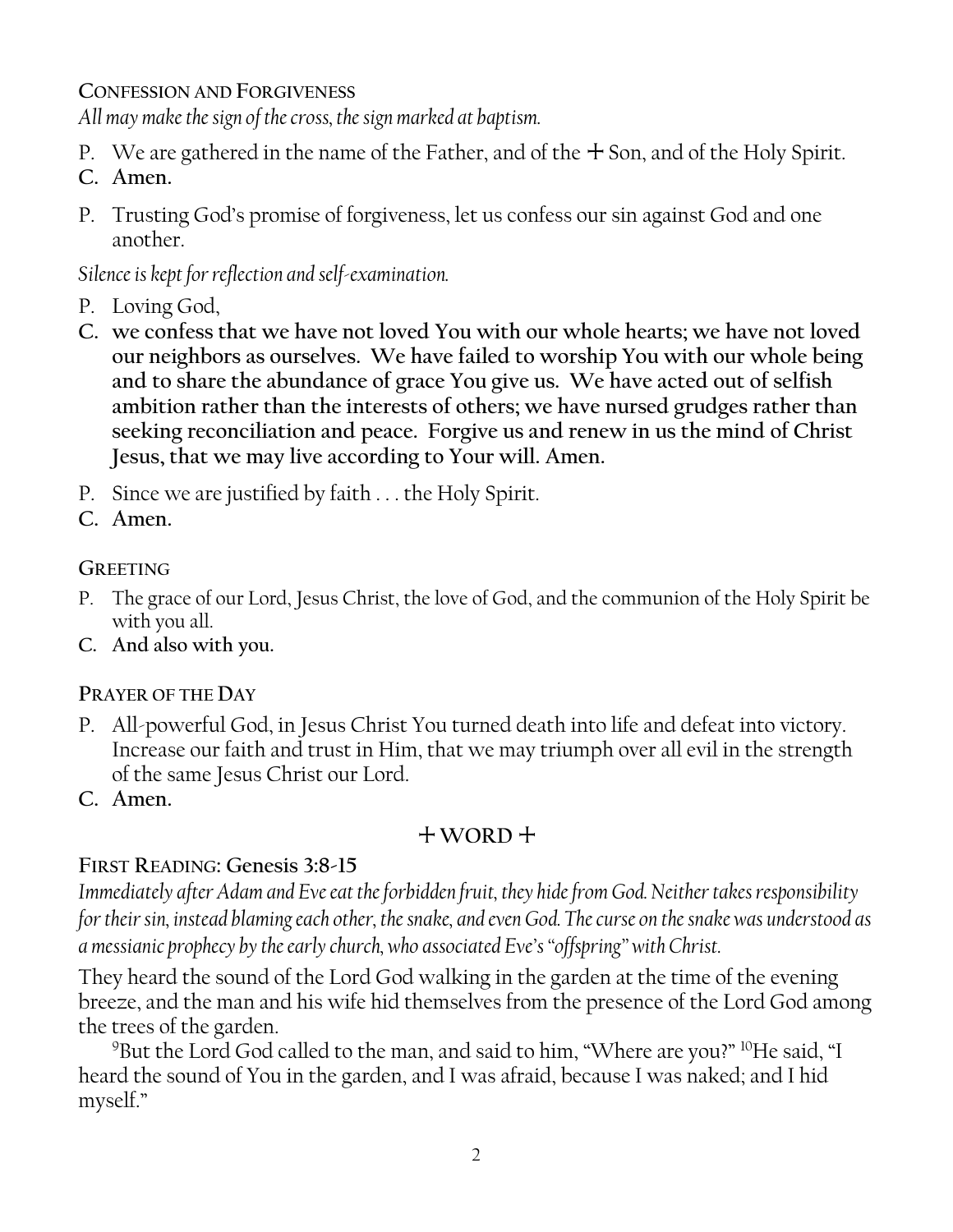<sup>11</sup>He said, "Who told you that you were naked? Have you eaten from the tree of which I commanded you not to eat?" <sup>12</sup>The man said, "The woman whom You gave to be with me, she gave me fruit from the tree, and I ate." <sup>13</sup>Then the Lord God said to the woman, "What is this that you have done?" The woman said, "The serpent tricked me, and I ate." <sup>14</sup>The Lord God said to the serpent, "Because you have done this, cursed are you among all animals and among all wild creatures; upon your belly you shall go, and dust you shall eat all the days of your life. <sup>15</sup>I will put enmity between you and the woman, and between your offspring and hers; he will strike your head, and you will strike his heel."

L. The Word of the Lord. **C. Thanks be to God.**

### **PSALM 130**

*Wait for the LORD, for with the LORD there is steadfast love.* Out of the depths have I called to You, O Lord; Lord, hear my voice; let Your ears consider well the voice of my supplication. 2 **If You, Lord, were to note what is done amiss, O Lord, who could stand?**  ${}^{3}$ For there is forgiveness with You; therefore You shall be feared. 4 **I wait for the Lord; my soul waits for Him; in His word is my hope.**  $5$ My soul waits for the Lord, more than watchmen for the morning, more than watchmen for the morning. <sup>6</sup>**O Israel, wait for the Lord, for with the Lord there is mercy;**  $\sqrt{7}$ with Him there is plenteous redemption, and He shall redeem Israel from all their sins. **SECOND READING:** 2 Corinthians 4:13—5:1

*Life in the present is transitory and cannot compare with the eternal home God has prepared for us. So we do not despair no matter what life might bring because we know that as God raised Jesus from the dead, God promises to bring us into eternal life.*

But just as we have the same spirit of faith that is in accordance with scripture—"I believed, and so I spoke" —we also believe, and so we speak, <sup>14</sup>because we know that the one Who raised the Lord Jesus will raise us also with Jesus, and will bring us with you into His presence. <sup>15</sup>Yes, everything is for your sake, so that grace, as it extends to more and more people, may increase thanksgiving, to the glory of God. <sup>16</sup>So we do not lose heart. Even though our outer nature is wasting away, our inner nature is being renewed day by day. <sup>17</sup>For this slight momentary affliction is preparing us for an eternal weight of glory beyond all measure, <sup>18</sup>because we look not at what can be seen but at what cannot be seen; for what can be seen is temporary, but what cannot be seen is eternal.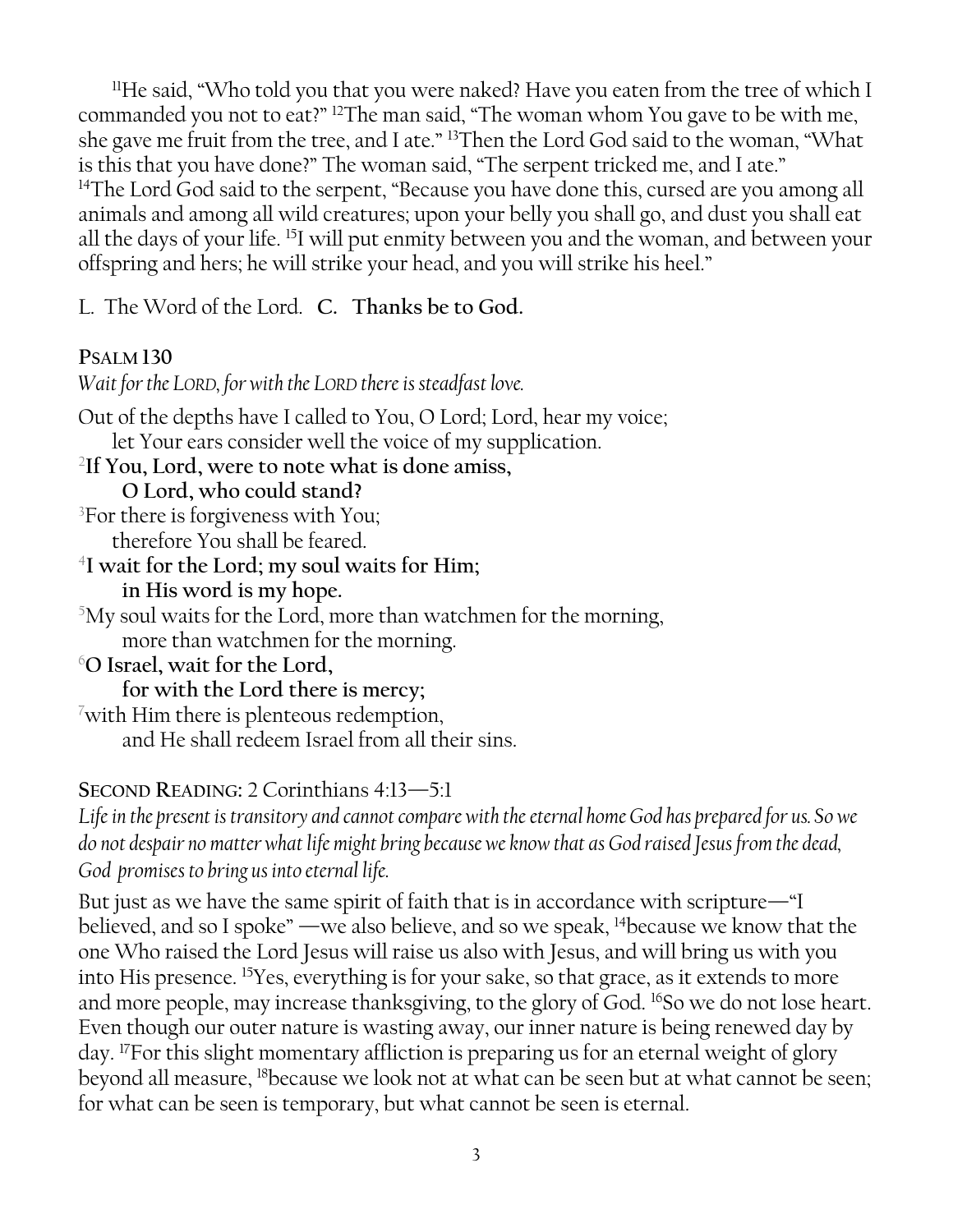<sup>5:1</sup>For we know that if the earthly tent we live in is destroyed, we have a building from God, a house not made with hands, eternal in the heavens.

L. The Word of the Lord. **C. Thanks be to God**



**GOSPEL ACCLAMATION**

### HOLY GOSPEL: St. Mark 3:20-35

*In response to charges that He is possessed, Jesus wonders aloud how anyone who is demon-possessed can cast out demons. Those who do the will of God are possessed by the Holy Spirit, sisters and brothers of Christ.*

### **C. Glory to you, O Lord.**

The crowd came together again, so that [Jesus and the disciples] could not even eat. <sup>21</sup>When His family heard it, they went out to restrain Him, for people were saying, "He has gone out of His mind." <sup>22</sup>And the scribes who came down from Jerusalem said, "He has Beelzebul, and by the ruler of the demons He casts out demons." <sup>23</sup>And He called them to him, and spoke to them in parables, "How can Satan cast out Satan? <sup>24</sup>If a kingdom is divided against itself, that kingdom cannot stand. <sup>25</sup>And if a house is divided against itself, that house will not be able to stand. <sup>26</sup>And if Satan has risen up against himself and is divided, he cannot stand, but his end has come. <sup>27</sup>But no one can enter a strong man's house and plunder his property without first tying up the strong man; then indeed the house can be plundered.

<sup>28</sup>"Truly I tell you, people will be forgiven for their sins and whatever blasphemies they utter; <sup>29</sup>but whoever blasphemes against the Holy Spirit can never have forgiveness, but is guilty of an eternal sin"— <sup>30</sup>for they had said, "He has an unclean spirit."

- P. The Gospel of the Lord.
- **C. Praise to you, O Christ.**

### **SERMON**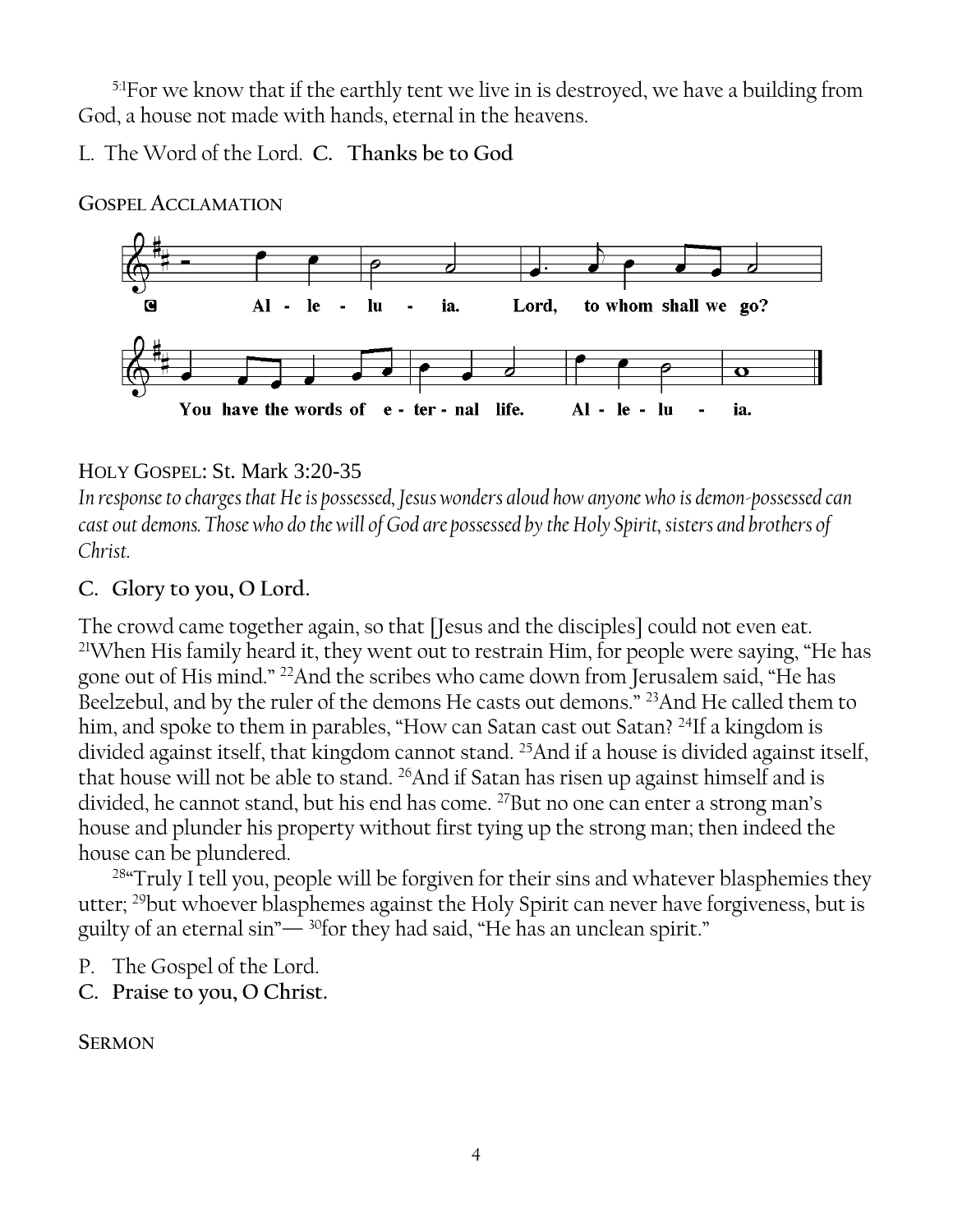

Text © 1978 *Lutheran Book of Worship*, admin. Augsburg Fortress

**ANNOUNCEMENTS**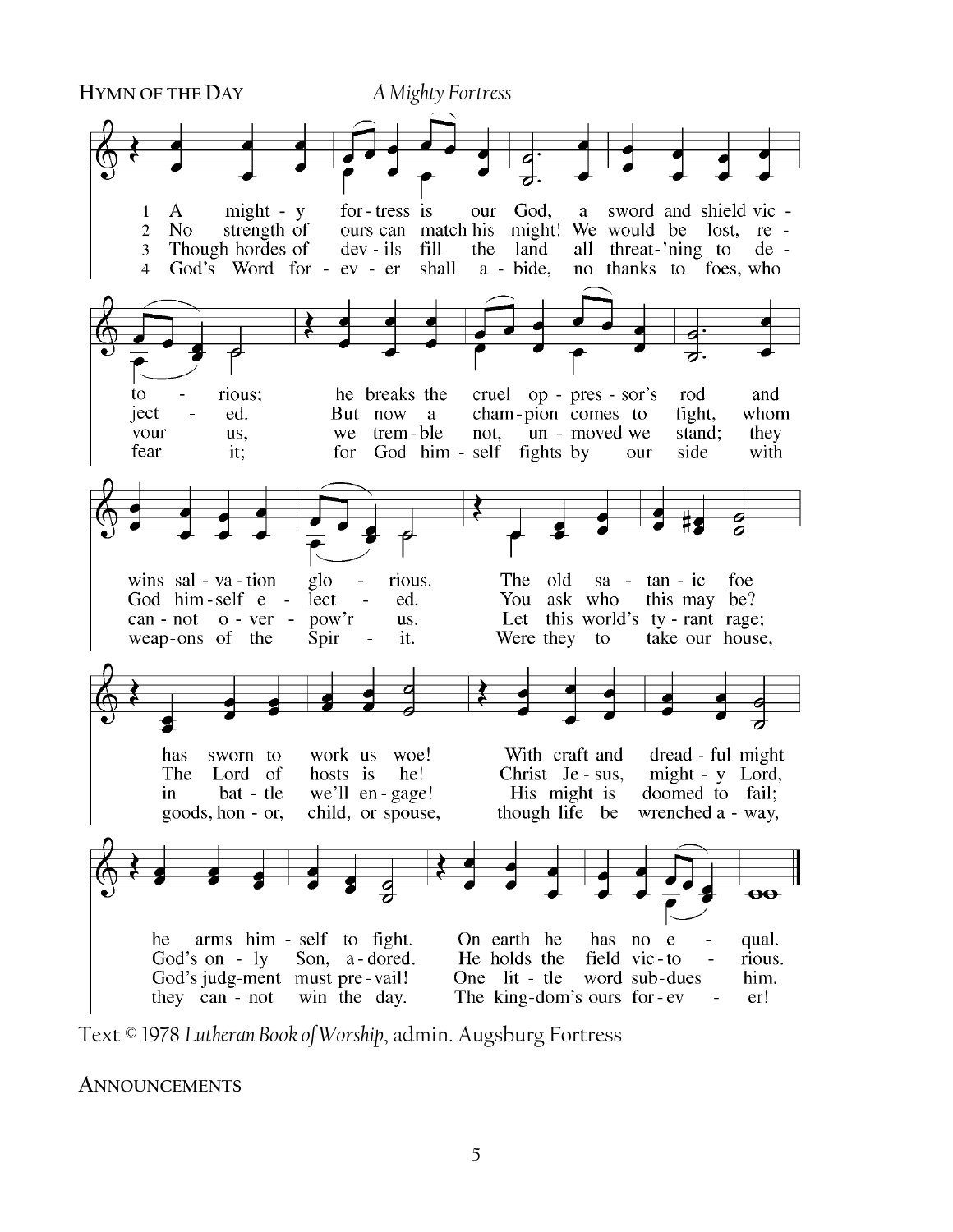**THE APOSTLES' CREED** I believe in God, the Father almighty, creator of heaven and earth. I believe in Jesus Christ, His only Son, our Lord. He was conceived by the power of the Holy Spirit and born of the virgin Mary. He suffered under Pontius Pilate, was crucified, died, and was buried. He descended into hell. On the third day He rose again.

He ascended into heaven, and is seated at the right hand of the Father. He will come again to judge the living and the dead. I believe in the Holy Spirit, the holy catholic Church, the communion of saints, the forgiveness of sins, the resurrection of the body, and the life everlasting. Amen

# **PRAYERS OF THE CHURCH**

Trusting the Spirit's power, let us pray for the Church, and the world, and all those in need.

# *A brief silence.*

God of wholeness, we pray for believers all over the globe. Unify us in service of the gospel, that we may work together to share Your love with all. Lord, in Your mercy, **C. hear our prayer.**

God of the cosmos, we pray for creation; the gardens, waterways and creatures near to us and diverse forms of life that remain unseen. Teach us to treat the natural world with respect, seeking restoration when human divisions have caused harm to Your creation. Lord, in Your mercy,

# **C. hear our prayer.**

God of all people, we pray for harmony among the nations. Cast out from us unclean spirits of greed and fear, that we may work in solidarity with one another for the common good. Lord, in Your mercy,

# **C. hear our prayer.**

God of abundance, we pray for those who are oppressed or in any need. Encourage those who have begun to lose heart and bring hope to those who are ill. We pray especially for Emily, Angie, Shirlee, Bill & Karen, Bill Ningen, Carol, Sylvia, and Norma. Strengthen and renew us with Your Spirit. Lord, in Your mercy,

### **C. hear our prayer.**

God of righteousness, we pray for this holy house of worship. Set our gaze upon things eternal, that in thanksgiving for Your mercy, we may extend grace to more and more people. Lord, in Your mercy,

**C. hear our prayer.**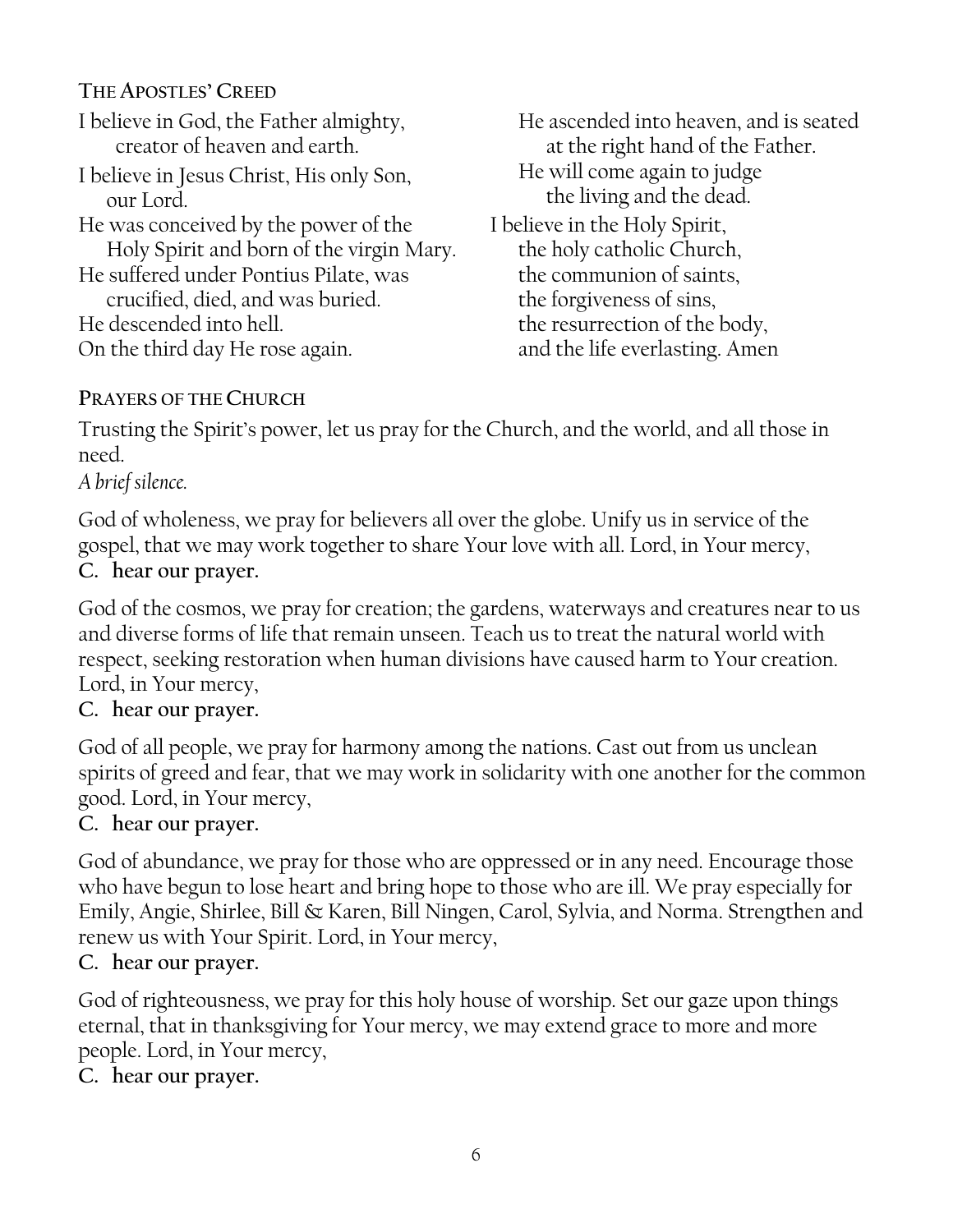God of the ages, You raised Jesus from the dead and promise to raise us with Him and bring us into His presence. We give You thanks for those saints who now rest in Your eternal mercy and we thank You for Your steadfast love and power to redeem. Lord, in your mercy,

**C. hear our prayer.**

By the sure guidance of Your Holy Spirit, O God, we life up our prayers in trust and thanksgiving; through Jesus Christ our Lord.

**C. Amen.**

**SHARING THE PEACE OF THE LORD**

**OFFERING /Offertory**



**OFFERTORY PRAYER**

- P. Blessed are you,
- **C. O Lord our God, maker of all things. Through Your goodness You have blessed us with these gifts. With them we offer ourselves to Your service and dedicate our lives to the care and redemption of all that You have made, for the sake of Him Who gave Himself for us, Jesus Christ our Lord. Amen.**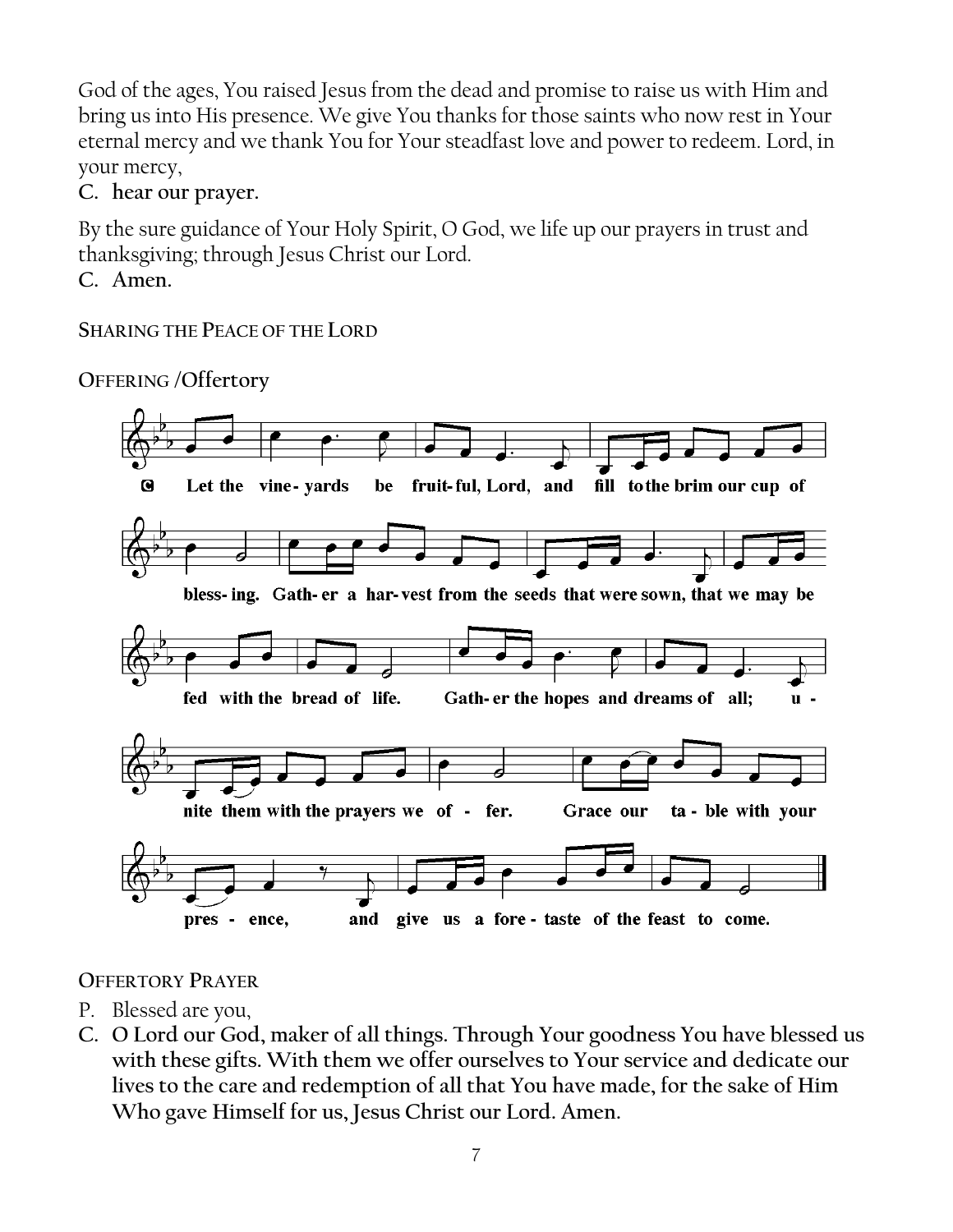#### + **MEAL** +

**THE GREAT THANKSGIVING**



**EUCHARISTIC PRAYER**

- P. Holy, mighty … accomplished our salvation.
- **C. Amen.**
- P. In the night in … the Lord's death until He comes.
- **C. Christ has died. Christ is risen. Christ will come again.**
- P. Send now Your Holy Spirit … both now and forever.
- **C. Amen.**

#### **THE LORD'S PRAYER**

**Our Father Who art in heaven, hallowed be Thy name, Thy kingdom come, Thy will be done, on earth as it is in heaven. Give us this day our daily bread; and forgive us our trespasses**

**DISTRIBUTION**

**as we forgive those who trespass against us; and lead us not into temptation, but deliver us from evil. For Thine is the kingdom, and the power, and the glory, forever and ever. Amen**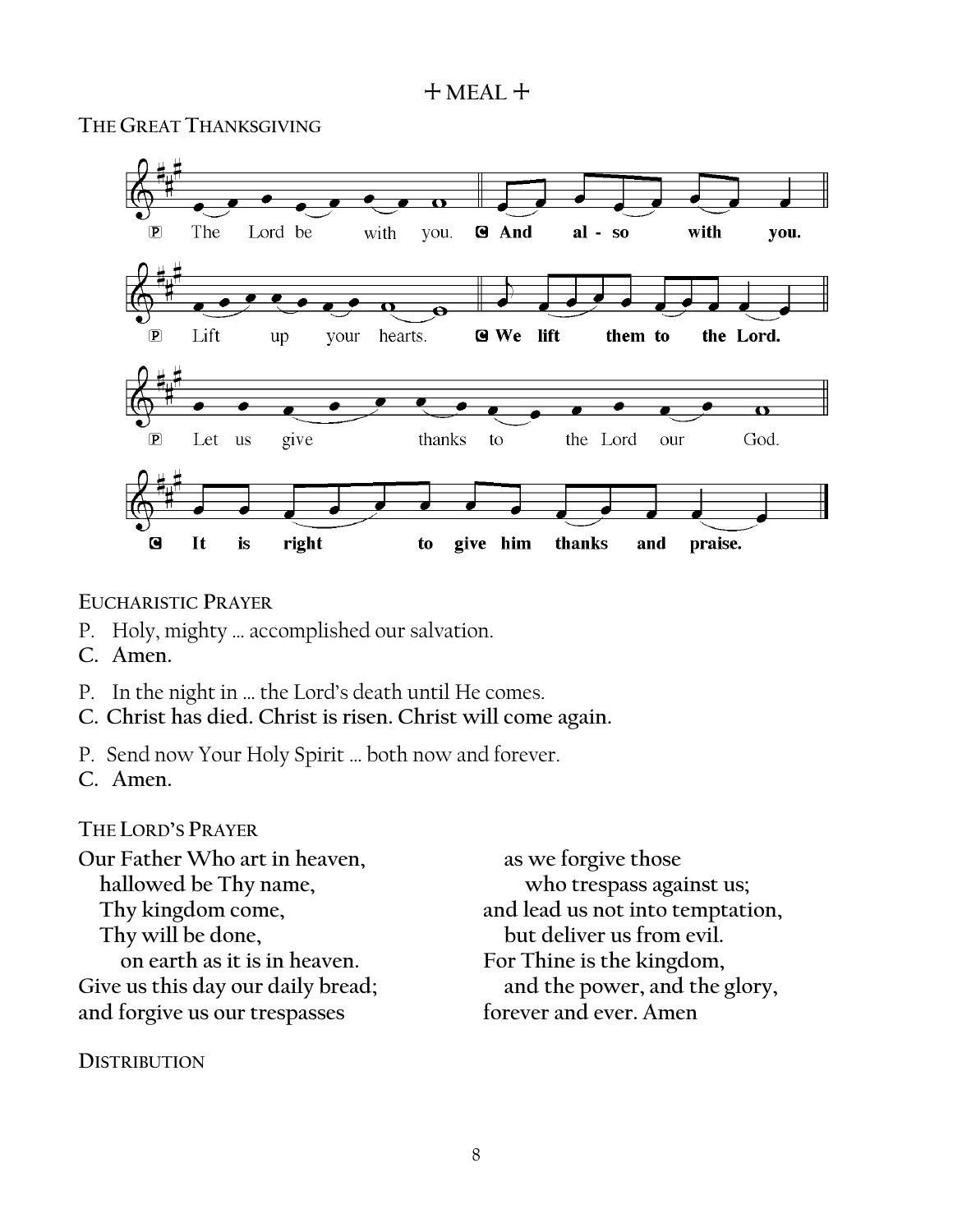#### **POST–COMMUNION BLESSING**

- P. The Body and Blood . . . keep you in His grace.
- **C. Amen**

**POST-COMMUNION SONG**



**POST COMMUNION PRAYER**

- P. Jesus Christ, You have given . . . Lord forevermore.
- **C. Amen.**

# + **SENDING** +

**BLESSING**

- P. Jesus is the vine and we are the branches. May you be rooted and grounded in His love. Almighty God, Father,  $+$  Son, and Holy Spirit, bless you now and forever.
- **C. Amen**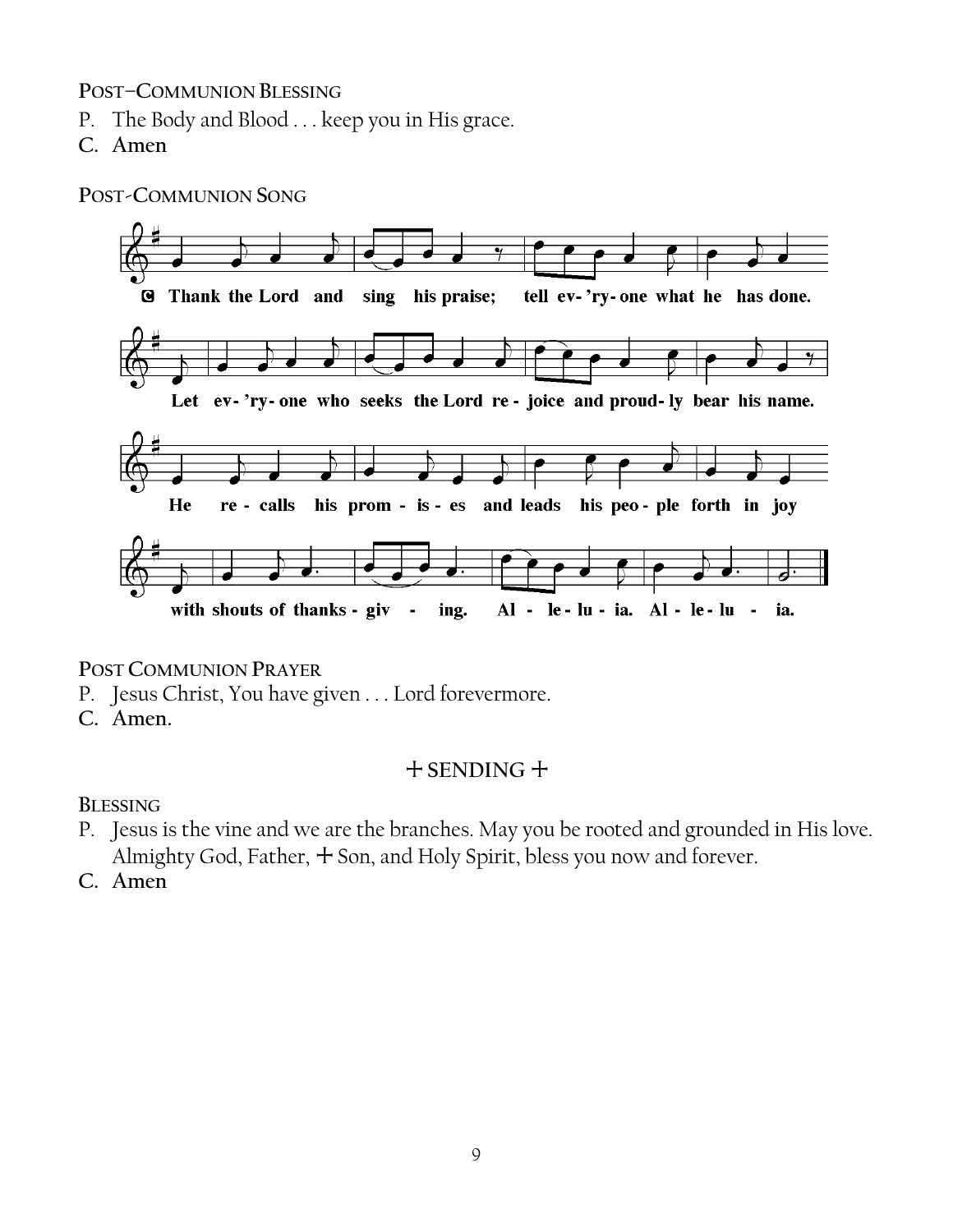

#### **DISMISSAL**

- P. Go in peace to love and serve the Lord.
- **C. Thanks be to God.**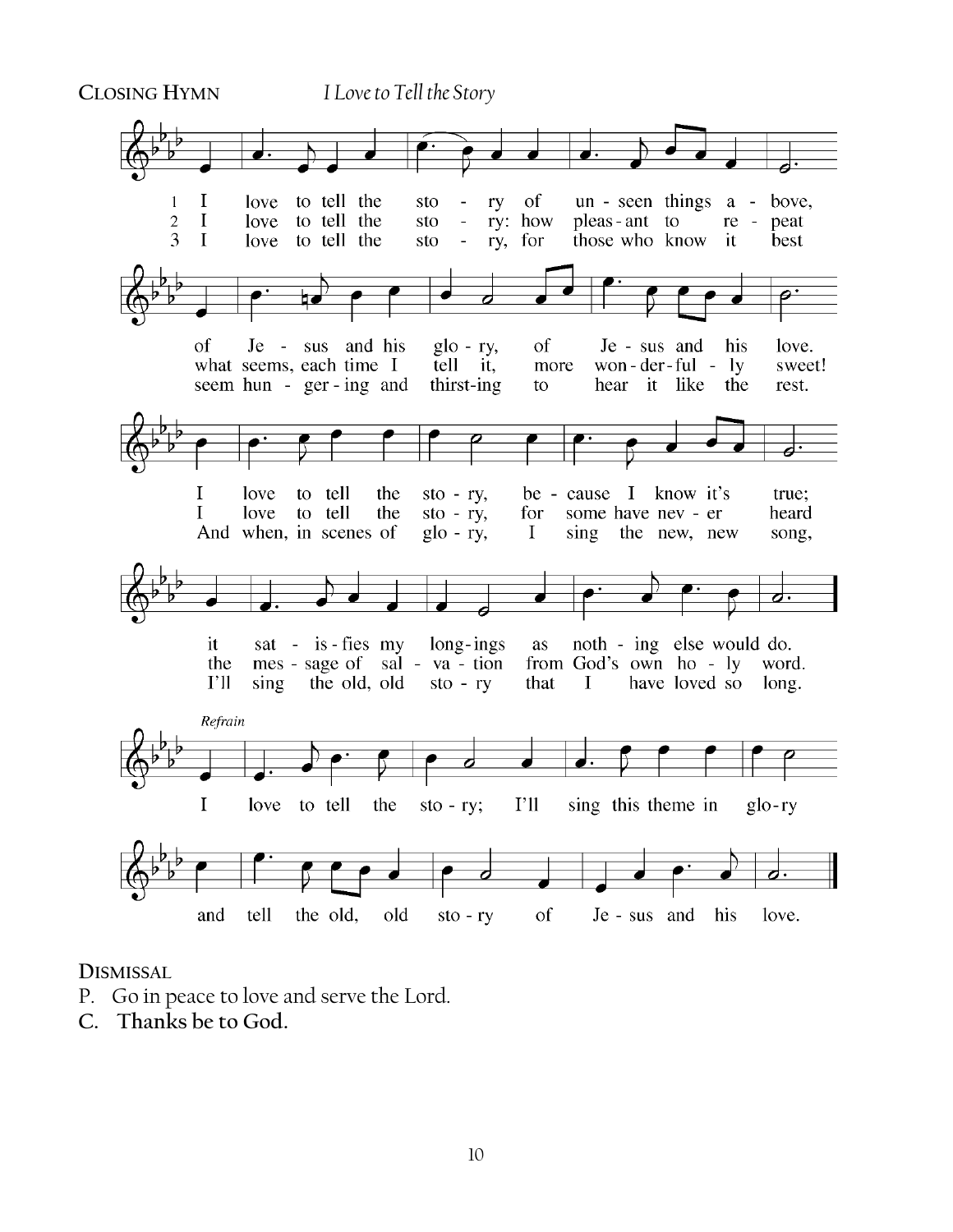#### **THOSE WHO SERVE:**

**Ministers:** All the People of God **Presider:** Pastor Ellen Munter **Musician:** Terry Dybsetter **Reader:** Linda Bruns **Camera:** Josh Sumption **Projection:** James Kamrath/Kendon Knutson **Sound Room:** Ken Jeremiason and Jerome Bruns

#### **How to reach us:**

Church Office: 507-296-4658 Pastor's House: 507-296-4558 Pastor's Cell: 507-828-1000(call or text) Pastor's email: pastormunter@gmail.com Bethel email: bethellutheran@frontier.com Bethel web page: www.bethelofporter.com

May 30, 2021

General: \$1,147.75 (\$777.74 received through eGiving)

|                                            |  | Year:                      |  | 2021      |                                                              |  |  |
|--------------------------------------------|--|----------------------------|--|-----------|--------------------------------------------------------------|--|--|
|                                            |  | Total Budgeted Expenses: S |  |           | 125.474.84  *Includes all Bethel and Parish related expenses |  |  |
| Monthly revenue required to meet budget: S |  |                            |  | 10.456.24 |                                                              |  |  |

Year to Date Actual Revenue and Budgeted Expenses Comparison-

This report is based on budgeted expenses divided evenly for each month of the calendar year. Actual expenses per month vary greatly. This analysis is to be used as a guideline, and not a full representation of the full financial health of Bethel Lutheran Church.

This report now includes revenues received from Hemne Luterhan Church as they are applied to all expenses related to the Bethel-Hemnes Joint Parish.

|          | Total<br>Revenue for<br>Month | Year to<br>Date<br>Revenue | Year to<br>Date<br>Budgeted<br>Expense | Year to Date<br>Difference:<br>shortfalls shown<br>as negative<br>numbers | Cash<br>Reserves<br>Expended | Cash<br>Reserves<br>Repaid | <b>Reserves Repaid Notes</b> |
|----------|-------------------------------|----------------------------|----------------------------------------|---------------------------------------------------------------------------|------------------------------|----------------------------|------------------------------|
| January  | \$7,250.77                    | \$7,250.77                 | \$10,456.24                            | $-$ \$3,205.47                                                            |                              |                            |                              |
| February | \$8,238.97                    | \$15,489.74                | \$20.912.47                            | $-$5.422.73$                                                              | $-$ \$2.000.00               |                            |                              |
| March    | \$32,501.42                   | \$32,501.42                | \$31,368.71                            | \$1,132.71                                                                |                              |                            |                              |
| April    | \$8.264.64                    | \$40,766.06                | \$41.824.95                            | $-$1,058.89$                                                              |                              |                            |                              |
| May      | \$11.343.73                   | \$52,109.79                | \$52,281.18                            | $-$171.39$                                                                |                              |                            |                              |



Emily Morton, Angie Denelsbeck Anderson Shirlee Gabbert, Bill and Karen Pohlen Bill Ningen, Carol Moon, Sylvia Pridal Norma Dovre